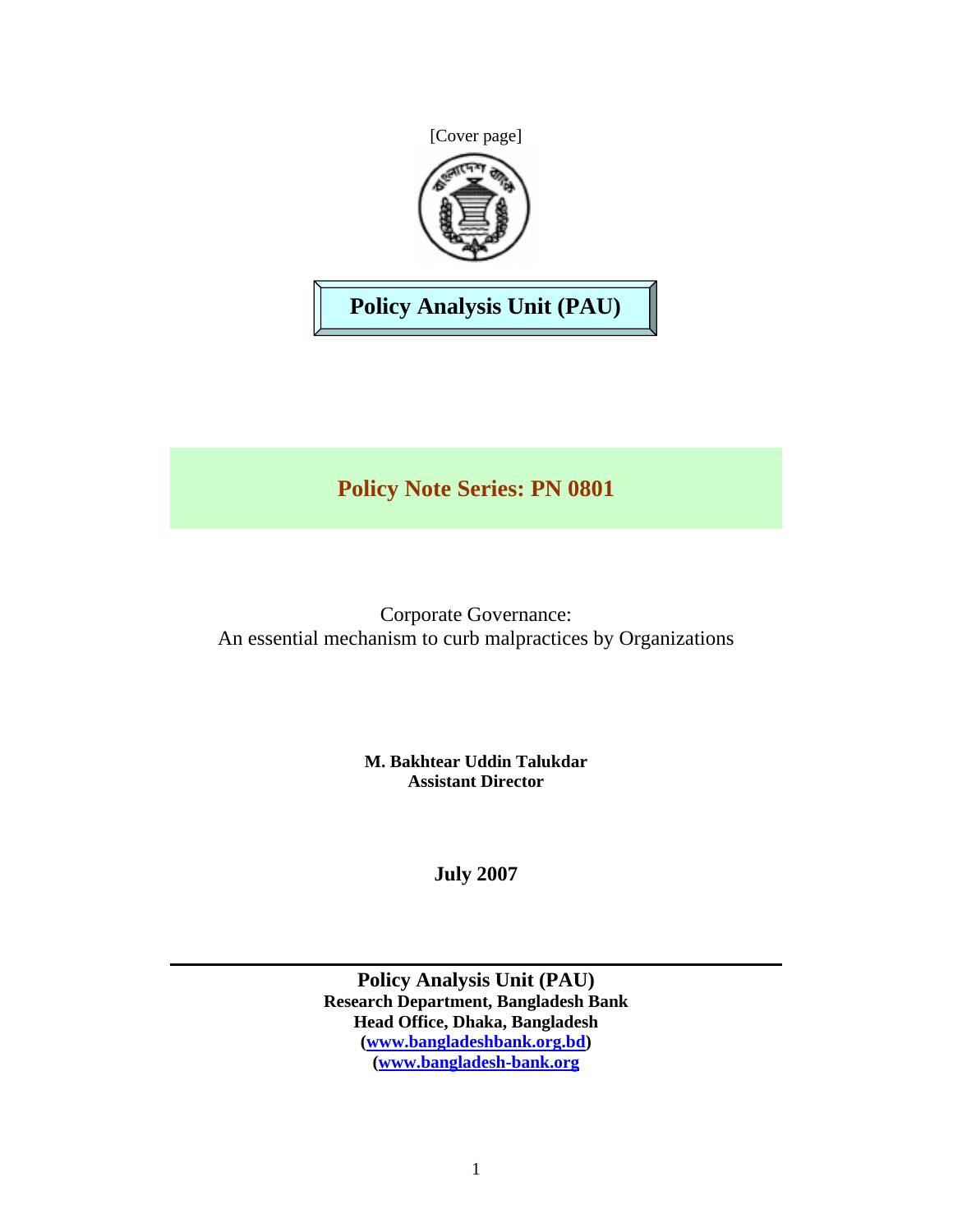# Corporate Governance: An essential mechanism to curb malpractices by Organizations

M. Bakhtear Uddin Talukdar Assistant Director

# **I. Background**

During the last decades, some debacle and corporate failures both in the developed and developing economies brought considerable attention of corporate governance to regulators, government, think tank, analysts, individuals and other parties. They thought what went wrong? Why a corporation falling apart? What did turn a successful organization into a failure one? All this questions made feel all the related parties that there should be a mechanism, a guideline, a roadmap that will protect an organization from falling apart and ensuring the stake of all related parties. Regulators and governance advocates argue that the stock price collapse of such former corporate stalwarts as Adelphia, Enron, Parmalat, Tyco, and WorldCom was due in large part to poor governance (Brown and Caylor, 2004). Corporate governance is a set of control mechanisms through which the suppliers of finance assures themselves of getting return on their investment. Protecting the interest of minority stock holders, ensuring transparency and accountability of managerial activities, appointing independent outside directors to let a look from the outside, reporting the financial activities in a desired manner are some of the basics of corporate governance.

Corporate governance is a set of internal and external arrangements that define and enforce the discipline in relations between managers and shareholders. In the internal side, the company's policies, strategies, reporting system, board of directors, appointment of independent non sponsored directors in the board, establishing audit committee, establishing executive committee are vital contrivances to ensure good governance. At the external level, corporate governance comprises market, legal and institutional arrangements that reduce costs of the principal-agent problem. The corporate governance mechanisms are market, institution and legal settings that protect outside investors from opportunistic behavior of managers or controlling shareholders. In the absence of such protection, asymmetries of information and difficulties of monitoring faced by outside investors enable managers to misallocate corporate resources, often at the expense of the long-term performance. Therefore, efficient corporate governance provides better corporate performance, while poor corporate governance leads to bad corporate performance.

## **II. Bangladesh Perspective:**

In Bangladesh, the issue of corporate governance came into light in the wake of stock market debacle in the 1996 by organizing seminars, conferences and discussion by OECD, SEC and other scholars of corporate culture. In March, 2004 Bangladesh Enterprise Institute (BEI) published code of corporate governance for Bangladesh suited for private sectors, financial institutions, State Owned Enterprises (SOEs) and NGOs. In Bangladesh capital market, banking industry is performing better than other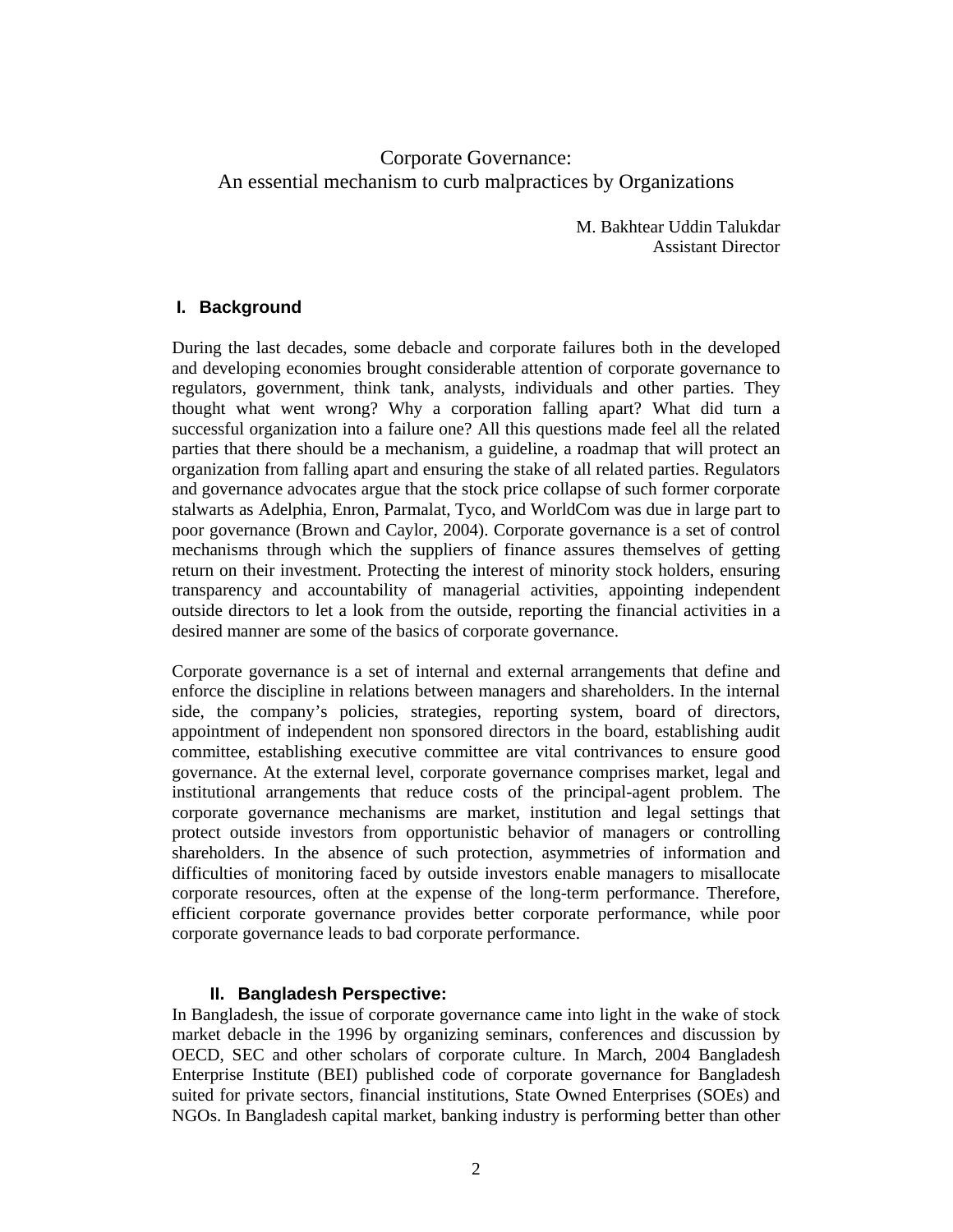industries. Banking sector consists 54% of market capitalization and 57% of total turnover in DSE (December 2006). The credit of better performance goes to the strenuous monitoring, supervision and guidance by Bangladesh Bank; the banks are more transparent in the case of accounting and business activities. Though some banks are performing badly, the scenario is getting changed. Lately, Bangladesh Bank issued a circular where it has restricted the number of board of directors to maximum thirteen. According to the Bangladesh Bank circular the role of CEO and the role of chairman of the board have to be clearly set forth. As per the circular the chairman of the board of directors (or chairman of any committee formed by the board or any director) does not personally possess the jurisdiction to apply policymaking or executive authority, he shall not participate in or interfere into the administrative or operational and routine affairs of the bank. Whereas the CEO will be responsible to implement the policies taken by the board and look after administrative works. Bangladesh bank has directed the bank to establish an audit committee comprised by the board of directors. Lots of reforms have been taken into consideration by Bangladesh Bank to ensure good governance in the financial sectors except the insurance. As per law, insurance companies have to float shares within 3.5 years of operation. But only 31 companies (both life and non-life) have followed through. The rest 29 companies have fallen behind through operating more than five years. Insurance industry will have to go a long way, the performance is not satisfactory yet, average board size is much larger than that of other sectors. Though banks have audit committees, the committee mostly chaired by sponsor director. It will be more useful and rational that the audit committee should be chaired by proficient non-sponsor director. A chronology of financial reforms is given:

#### *December, 2002*

Instruction has been given by the BB requiring banks to constitute Audit Committee of the Board to assist the Board in fulfilling its oversight responsibilities.

#### *March, 2003*

Provision for two independent directors representing the depositors' interest has been included in the amendments to the Bank Company Act.

#### *April, 2003*

Number of directors in Bank's board restricted to a maximum of 13 for more effective direction of these banks.

#### *June, 2003*

Disclosure requirements of financial information were substantially enhanced for banks as per the Internal Accounting Standard (IAS).

#### *July, 2003*

With a view to ensuring proper CG, the responsibilities and accountabilities of the Board of Directors, chairman of the Board of Directors and the CEO of the banks outlined clearly.

#### *September, 2003*

No defaulter could be appointed as a Director to any financial institution and if any director becomes defaulter he would be removed from the position.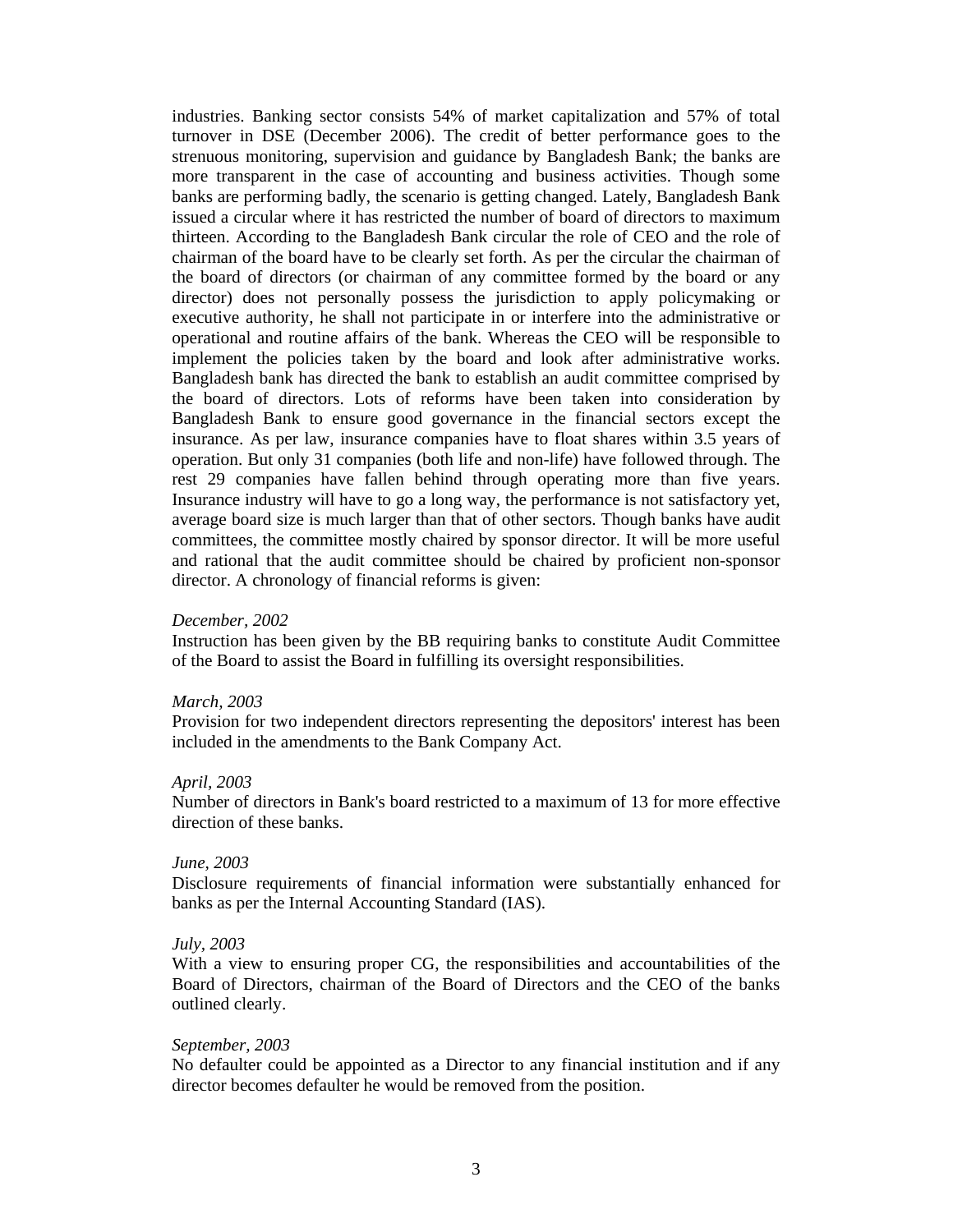## *March, 2004*

Proper guidelines provided to ensure transparency and accuracy in the information regarding profits and dividends of the banking companies.

### *January, 2006*

Number of the Board members (5-20), appointment of independent non-shareholder directors, abolishing CEO duality (chairman and CEO are same person), appointment of Chief Financial Officer, Head of internal audit and company secretary, and establishment audit committee.

### *February, 2006*

Banks/FIs have been advised to follow the guidelines by BB regarding the salaryallowances and other facilities of the chief executive.

## **III. Concluding Remarks:**

It should be kept in mind that the main objective of good governance is not to deter the growth prospect of the corporations, rather to assist them to grow in a rational and transparent way. In finale, some of the major issues that should be taken care of to ensure good governance are recommended:

- a) Developing infrastructural facilities of the total systems. Government, development partners, NGOs, private sectors should work together to build the infrastructural facilities that will ensure maximum availability of information, reducing the asymmetries of information, ensuring the availability of information at minimal cost.
- b) Building the awareness among the corporations, public, beneficiaries and other related stakeholders about consequences of the good governance. A platform should be crated where different interest group can post their concerns, issues and updates.
- c) International standard for financial reporting system should be incorporated gradually into all corporations, where option for adjustment/tuning up will be kept open for indigenous need.
- d) Coordinating different laws, acts, regulations that handle the same category of issues. It has been observed that most of the malpractice cases escaped due to lack of uniformity of laws, rules and acts. A high powered coronation committee can be formed in this regard, who will align the dissimilarities of existing laws regarding the issues.
- e) Forming a central watchdog to dig into the complaint, non-compliance, misrepresentation, malpractices, window dressing and other negative matters. It should be headed by the experts form different streams of expertise and knowledge.
- f) Privatization of SOEs has to be implemented gradually and with cautions, as the motive of SOE and the motive of private one differs. To safeguard the benefits of mass people and to be a profitable at the same time, the standard operating procedure (SOP) of the privatized SOE will have to be designed with collaboration of regulatory authorities and watchdogs.
- g) The good wishes from the government part are indispensable in this regard.